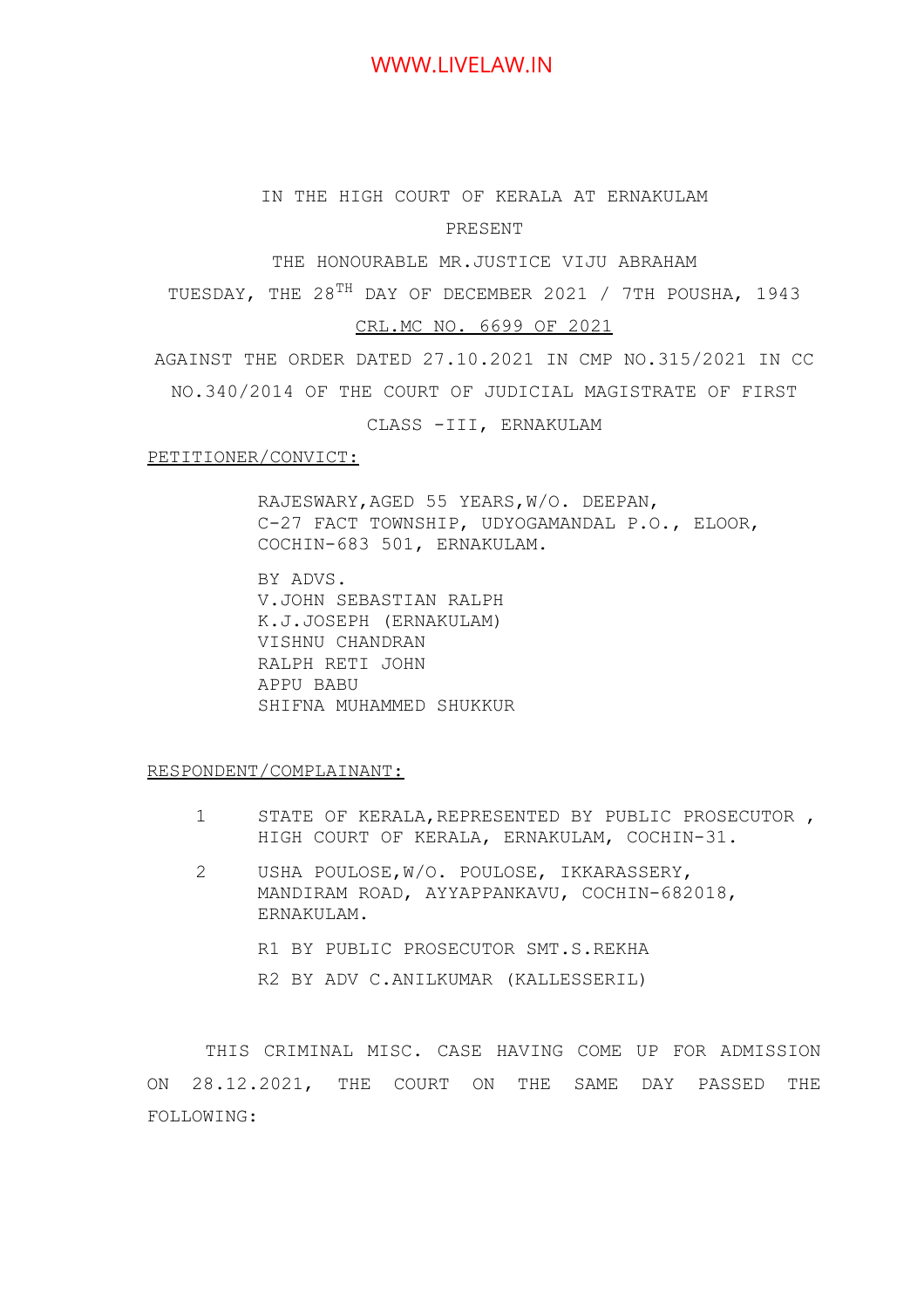#### **VIJU ABRAHAM,J.**

## **........................................................ Crl.M.C. No.6699 of 2021 ........................................................ Dated this the 28th day of December, 2021**

### **ORDER**

The above Crl.M.C is filed by the petitioner who is an accused in C.C.No.340 of 2014 on the file of the Judicial First Class Magistrate Court-III, Ernakulam, for offence punishable under Section 138 of the Negotiable Instruments Act, 1881. The trial court as per Annexure-A2 judgment convicted and sentenced the petitioner to undergo simple imprisonment for a period of one year and to pay a fine of Rs.7,17,000/ with a default clause of three months. The appeal filed by the petitioner as Crl.Appeal No.148 of 2017 on the file of the Additional Sessions Court-V, Ernakulam was dismissed as per Annexure-A3 judgment. The Criminal Revision Petition filed by the petitioner as Crl.R.P.No.41 of 2020 was disposed of as per Annexure-A4 order by affirming the conviction but modifying the sentence of simple imprisonment for one year as a sentence to pay fine of Rs.7,17,000/- and in default of payment of fine, to undergo simple imprisonment for a period of three months. The petitioner/accused was granted a period of six months to remit the amount of fine in the trial court.

2. Pursuant to the said order, the petitioner paid the entire amount of compensation/fine to the complainant/ $2<sup>nd</sup>$  respondent herein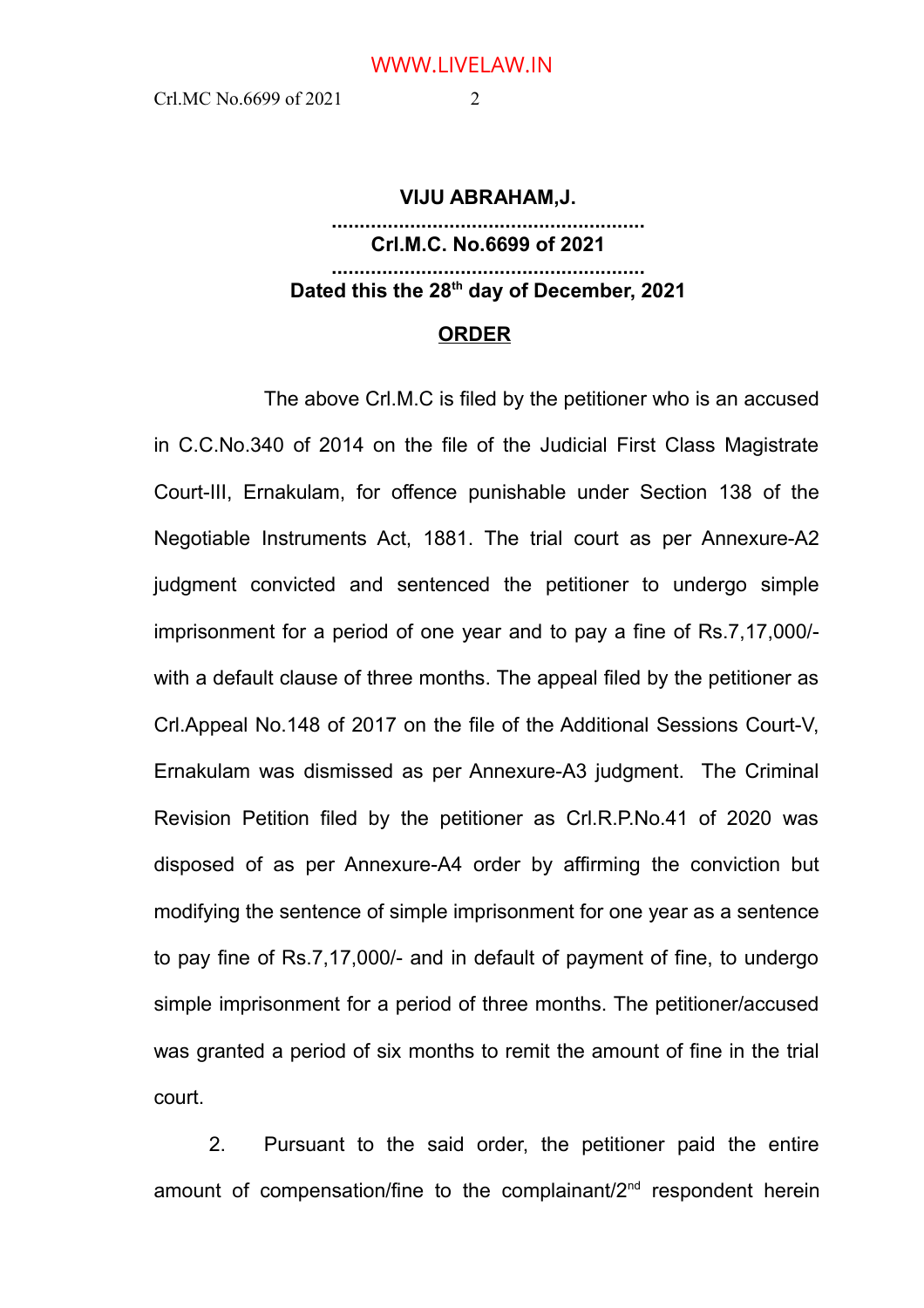and a receipt was also issued by the complainant acknowledging the payment. The said receipt was produced before the trial court and the petitioner filed C.M.P.No.315 of 2021 before the trial court to close the case and to recall the non bailable warrant pending against the petitioner since the entire compensation has been paid to the complainant. But, the said petition was dismissed by the trial court as per Annexure-A1 order holding that since the direction in Annexure-A4 order of this Court was to remit the amount of fine in the trial court and since the petitioner has directly paid the amount to the complainant, the court is not in a position to accept the receipt of acknowledgement of money issued by the complainant. It is challenging Annexure-A1 order passed in C.M.P.No.315 of 2021 in C.C.No.340 of 2014 that the present case is filed. In support of the contention the petitioner relies on the judgment of this Court in **Sivankutty v. John Thomas (2012(4) KLT 21).**

3. Heard the learned counsel appearing for the petitioner and the 2<sup>nd</sup> respondent as well as the learned Public Prosecutor appearing for the 1<sup>st</sup> respondent.

4. It is the case of the petitioner that even though in Annexure-A4 order the petitioner was directed to remit the amount of fine in the trial court, she has paid the amount directly to the complainant who is the 2<sup>nd</sup> respondent herein.

5. The learned counsel appearing for the  $2<sup>nd</sup>$  respondent submitted that she has received the entire amount of compensation and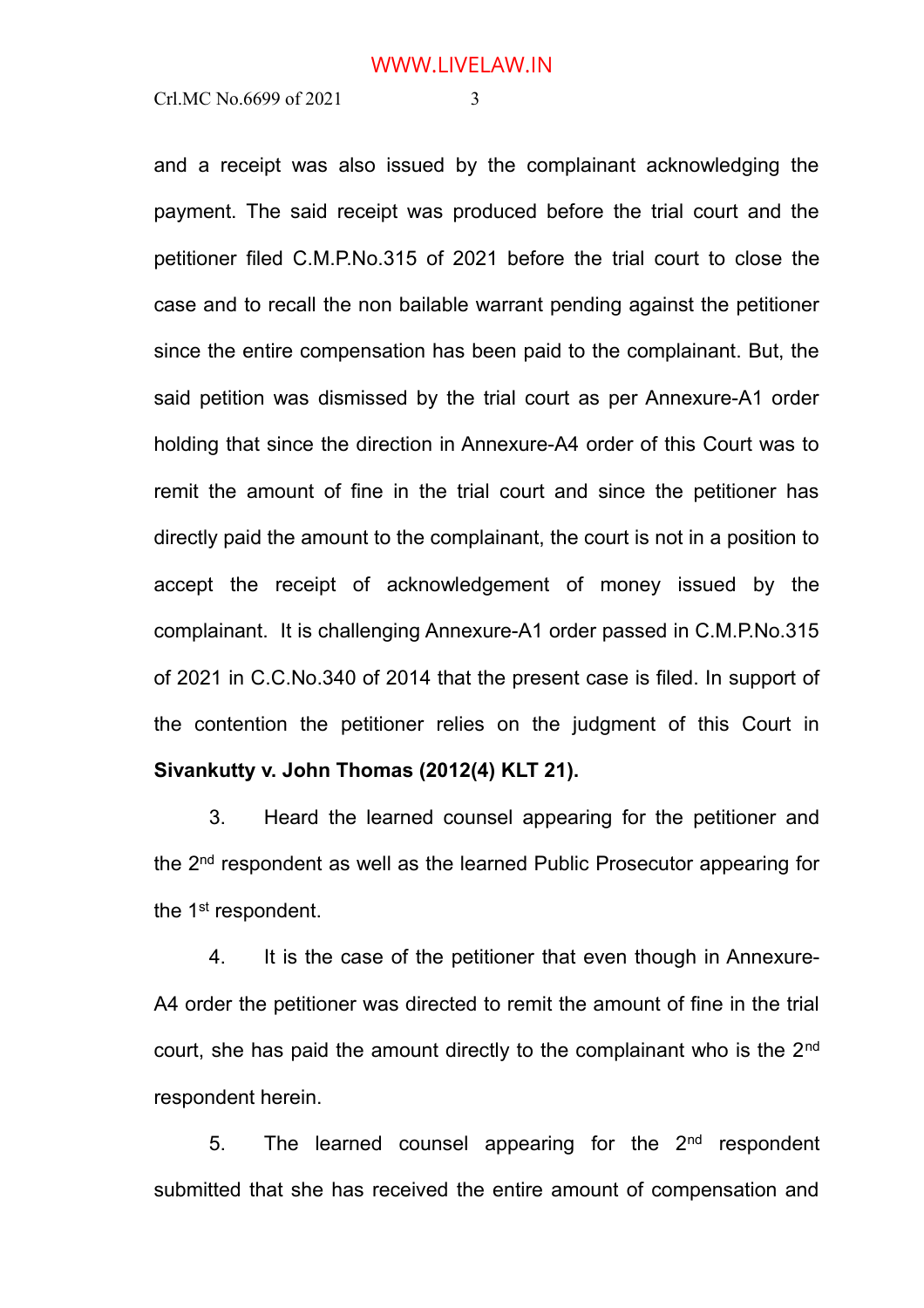has also issued a receipt acknowledging reception of the amount. Further that, the  $2<sup>nd</sup>$  respondent has also filed an affidavit before this Court as Annexure-A5 stating that she has received the entire amount of compensation and a receipt has been issued by her.

6. This Court has occasion to consider a similar issue in **Beena**

**v. Balakrishnan (2010 (2) KLT 1017)** and held as follows:

*"5. That however, cannot be the end of the matter so far as grievance of petitioners is concerned. According to the petitioners they have already paid amount payable to respondent No.1. That is revealed from petitions filed by them in this Court. True, by the final orders disposing of Revision Petitions this Court while modifying the sentence as simple imprisonment till rising of the court sentenced petitioners to payment of fine which is to be deposited in the court concerned and directed that fine if realised will be paid to respondent No.1 under S.357(1)(b) of the Code. The proper procedure for petitioners was to deposit fine in the court concerned so that such court would pay the said amount to respondent No.1 as provided under S.357(1)(b) of the Code after making necessary entries in the fine register of that court. Now that petitioners have paid the amount to respondent No.1 to their satisfaction, what is required is only to make necessary entries in the fine register that amount of fine is realised and paid to respondent No.1. In the particular facts and circumstances of these cases I direct the learned Magistrate that if respondent No.1 filed a statement within one month from this day in the court concerned through his counsel in that court acknowledging receipt of amount of fine ordered to be paid as per final order disposing of the Revision Petitions, learned Magistrate will accept that as sufficient compliance of direction contained in the orders disposing of the Revision Petitions and make necessary entries in the fine register as if fine is realised and paid to respondent No.1 and close the matter accordingly. The warrant of arrest if any issued against petitioners will stand in abeyance during the said period of one month*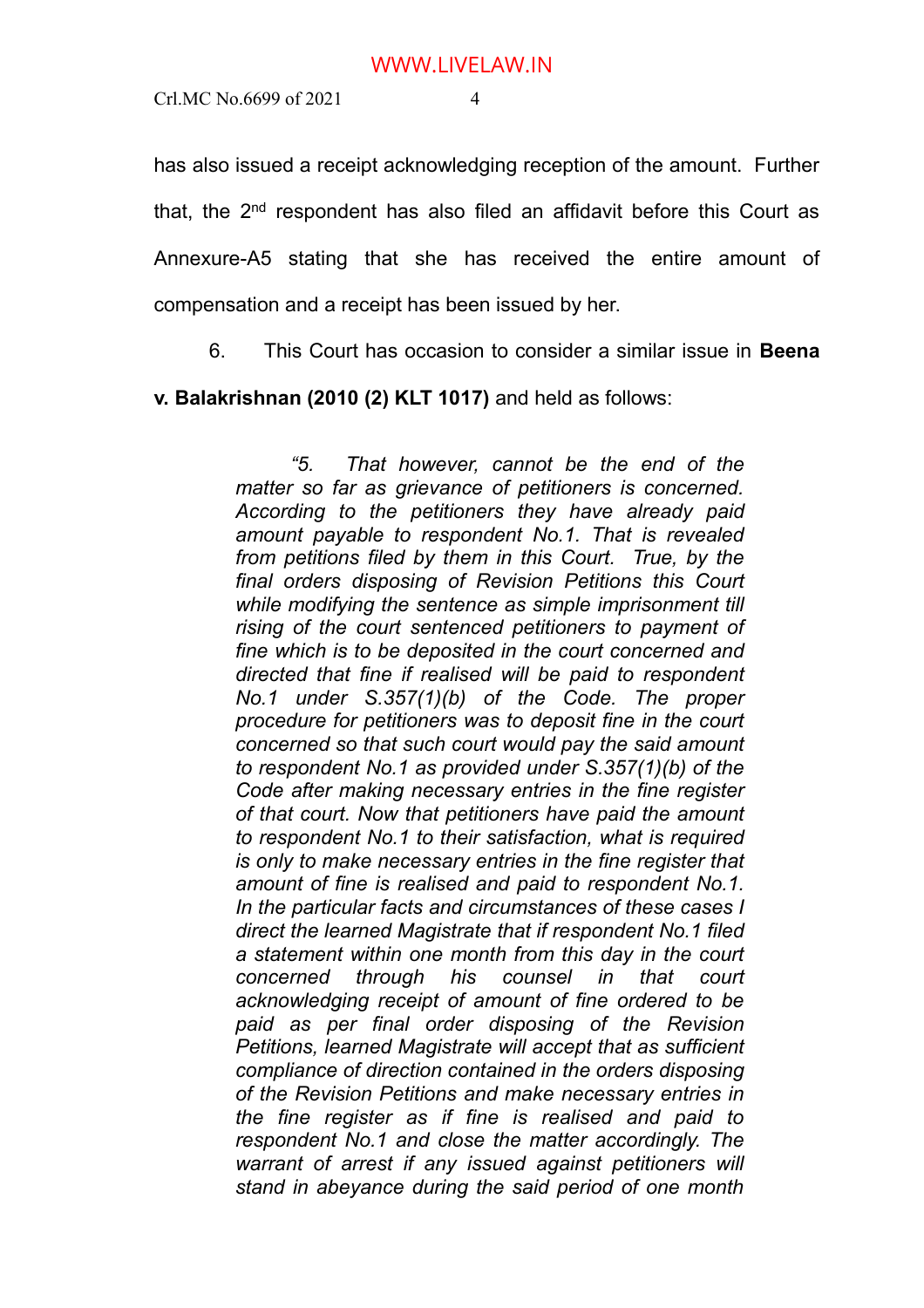*or statement is filed in the court concerned and necessary entry in the fine register is made, whichever is earlier."*

Doubting the correctness of the decision cited supra, a reference was

made by this Court which culminated in the judgment in **Sivankutt**y's case

(supra) which is relied on by the petitioner in support of her contention. In

**Sivankutty**'s case (supra) this Court found that there is no error or defect

in the direction given in **Beena**'s case (supra) and held thus:

*".............. But if the Court permits payment of fine as compensation to the complainant directly, it enables the accused to pay the entire fine as compensation directly to the complainant, as is the case with the sentence in C.C.785/2003, the Magistrate cannot insist that fine is to be paid in Court and it cannot be paid directly to the complainant and is to be paid to the complainant only after making necessary entries in Form No.20. In such a case when the statement is filed by the complainant regarding satisfaction of the compensation, the Magistrate has to make necessary entry in Form No.20, based on that statement, as in the case of compensation payable under S.357(3) of Code of Criminal Procedure. …........"*

7. Admittedly, there is substantial compliance of the direction issued by this Court in Annexure-A4 order in as much as the total amount of fine was directed to be paid as compensation to the complainant and in fact the complainant has received the amount also. An affidavit endorsing the said fact was also placed before this Court by the  $2<sup>nd</sup>$  respondent. In view of the above said facts and circumstances, in the interest of justice I set aside Annexure-A1 order in C.M.P.No.315 of 2021 in C.C.No.340 of 2014 and direct the court below to make necessary entry in the fine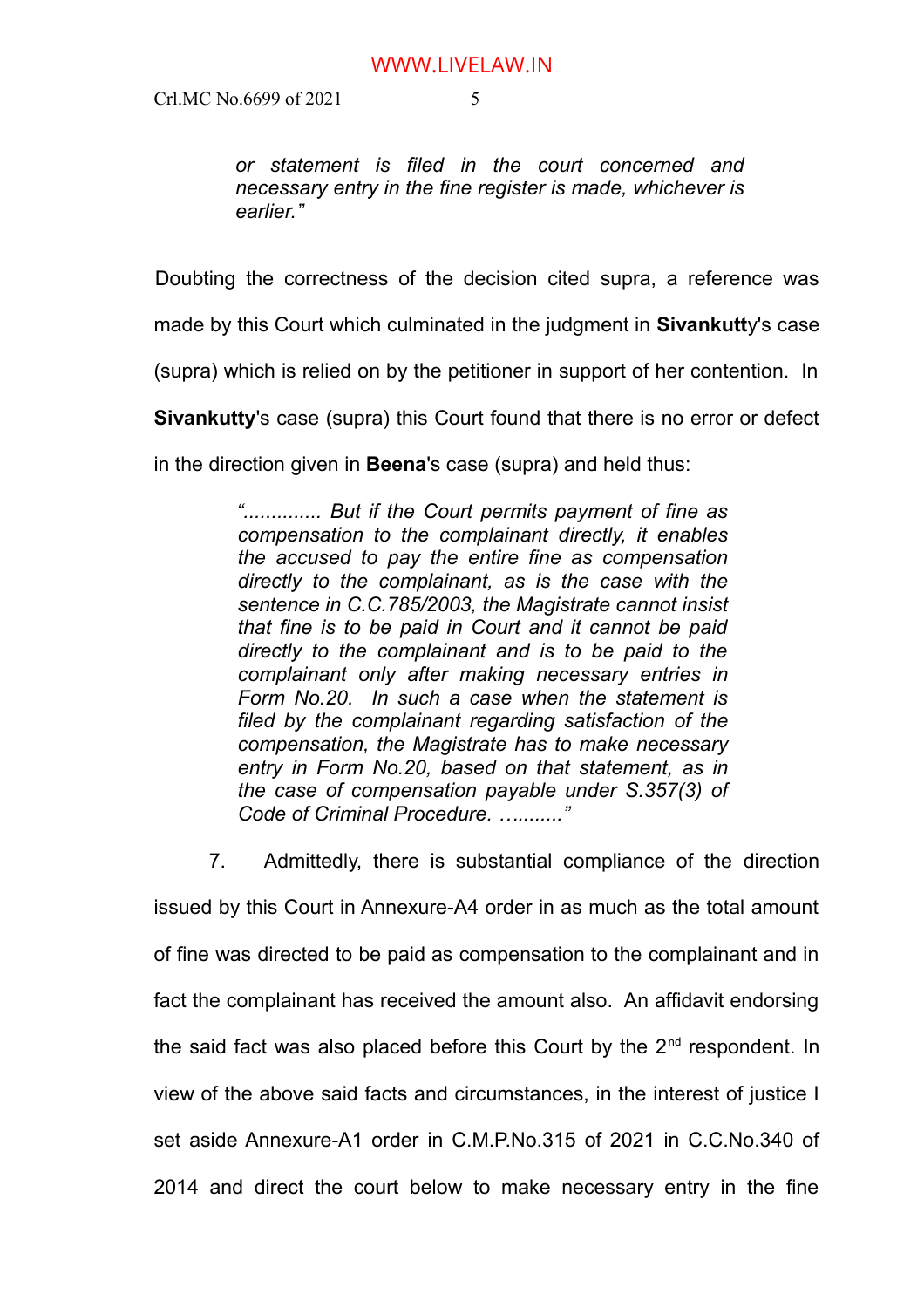# WWW.LIVELAW.IN

Crl.MC No.6699 of 2021 6

register recording the factum of settlement between the parties, as if fine is realised and paid to the complainant.

With the abovesaid direction, the above case is disposed of.

Sd/-  **VIJU ABRAHAM Judge**

cks